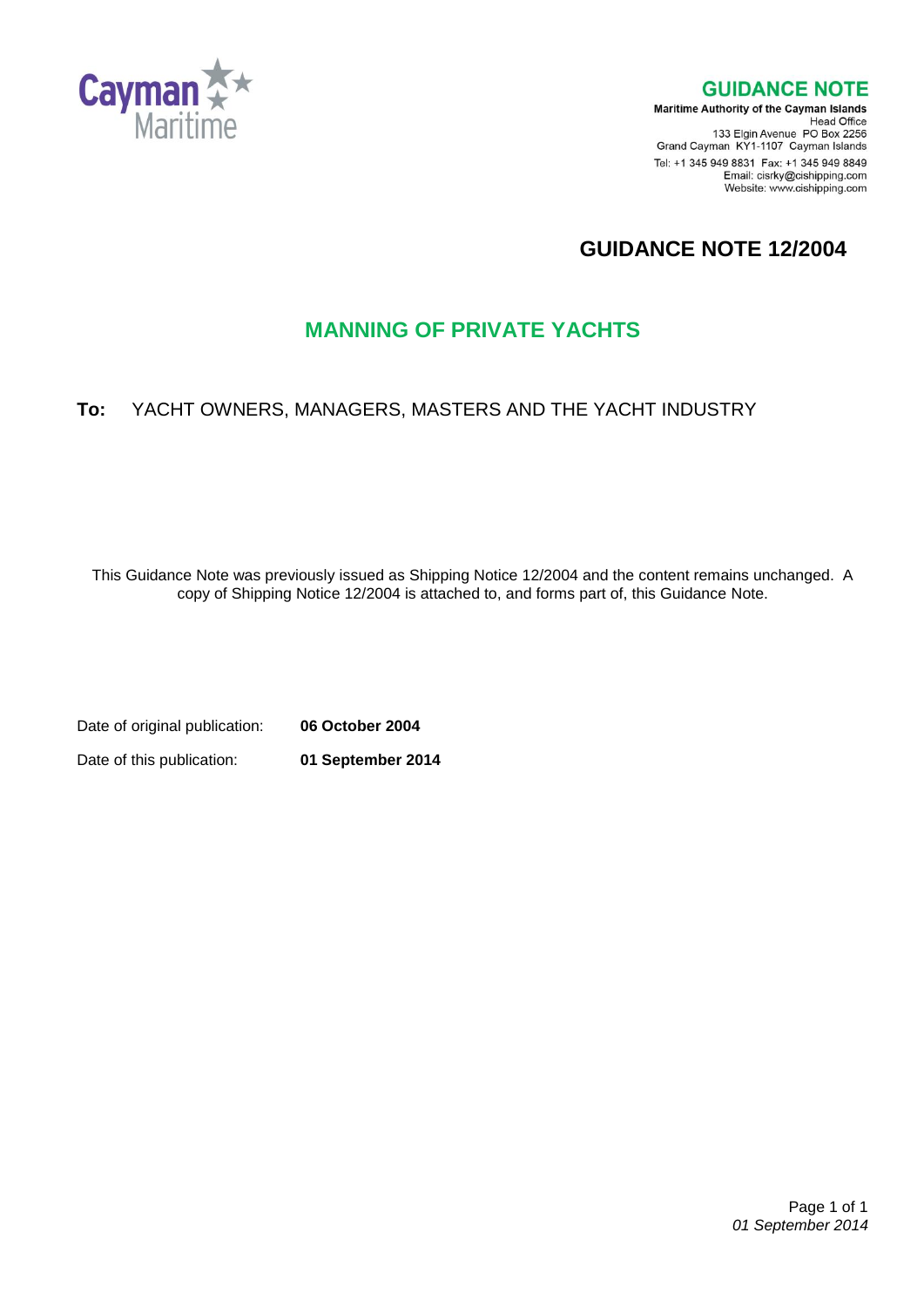### **CAYMAN ISLANDS SHIPPING REGISTRY**

*3rd Floor, Kirk House 22 Albert Panton Street PO Box 2256, George Town Grand Cayman, British West Indies*

*Tel: +1 345-949-8831 Fax: +1 345-949-8849 E-mail: [cisr@candw.ky](mailto:cisr@candw.ky) Website: [www.caymarad.org](http://www.caymarad.org/)*

**Shipping Notice 12/2004** 

#### **MANNING OF PRIVATE YACHTS**

TO: YACHT OWNERS, MASTERS, MANAGERS, BROKERS AND THE YACHT INDUSTRY

#### **1. BACKGROUND**

STCW '95 Article 3 states:

"*The Convention shall apply to seafarers except to those serving on board pleasure yachts not engaged in trade"* 

There are therefore no Cayman Islands Regulations regarding manning on pleasure yachts not engaged in trade, nor any statutory requirement for a Safe Manning Document.

#### **2. RECOMMENDATION**

For reasons of enhanced safety, comprehensive insurance and less likelihood of delays in port through Port State Control inspection, the CISR policy however for these yachts is to strongly recommend the following:

1. To apply for and carry a Safe Manning Document.

An application for a Safe Manning Document can be made to the CISR office in George Town or Southampton. The form can be downloaded from our website, completed and faxed to: + *1 345 949 8849 (George Town)* or + *44 (0) 1489 799204 (Southampton)*; Enquiries via e-mail to: [cisr@candw.ky](mailto:cisr@candw.ky) or [cisr@cishipping.com](mailto:cisr@cishipping.com).